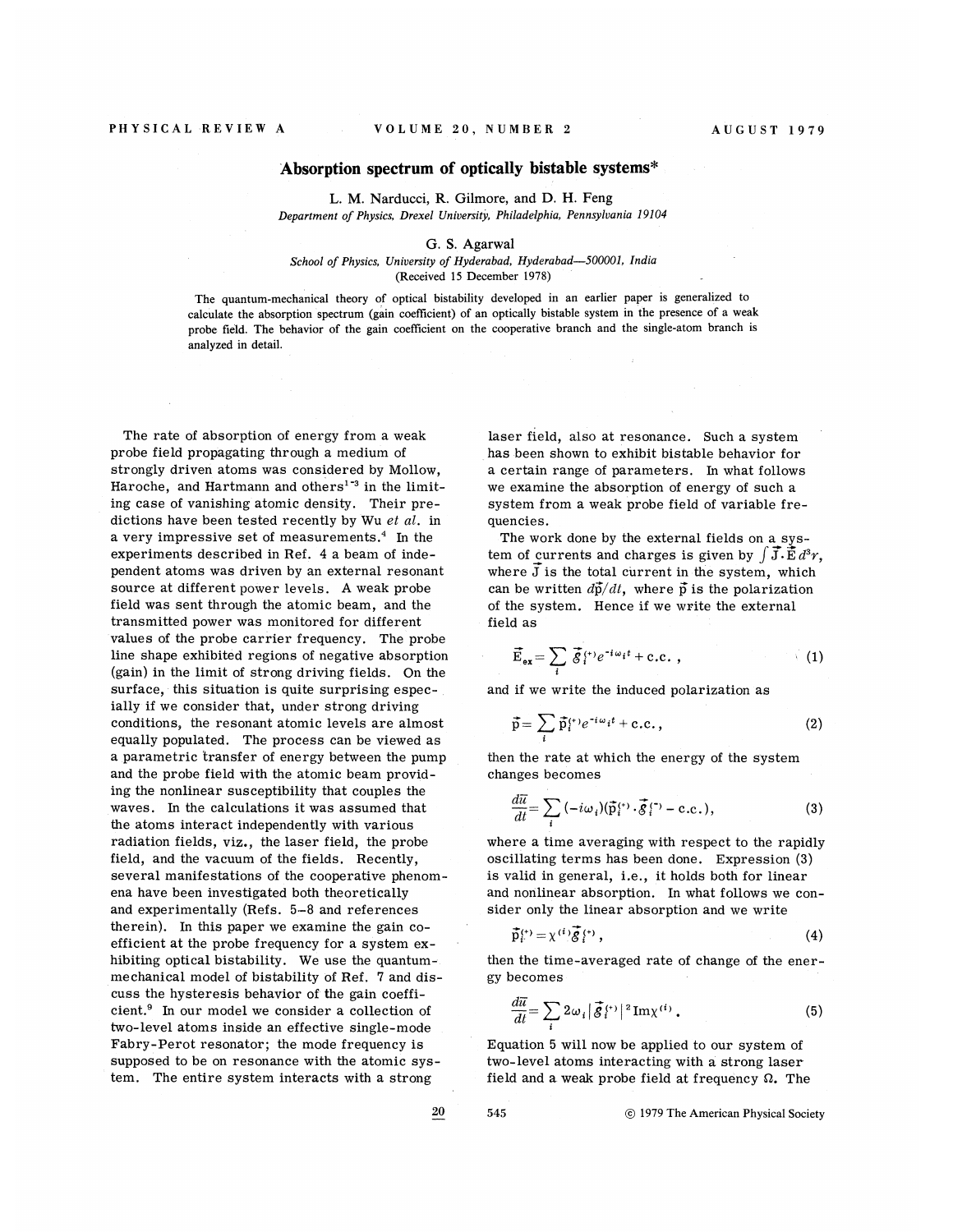total polarization in the system can be written in terms of the dipole moment matrix element d and the collective operators as

$$
\langle \vec{\mathbf{p}} \rangle = \vec{\mathbf{d}}(\langle S^*(t) \rangle + \langle S^*(t) \rangle)
$$

and hence the change in the polarization due to the probe field will be

$$
\langle \Delta \vec{p} \rangle = \vec{d}(\langle \Delta S^*(t) \rangle + c.c.)
$$
  
=  $\vec{d}(e^{i\omega} \nu^t \langle \Delta S^*(t) \rangle + c.c.)$ , (6)

and  $\langle \Delta S^* \rangle$  represents the difference in the expectation value of S' in the presence and the absence of the probe field. Note that in the second line in (6) the response is in the rotating frame, rotating with frequency  $\omega_L$  of the laser field. We will see that the linear response has the structure  $[cf. Eq. (21)]$ 

$$
\langle \Delta S^*(t) \rangle = Re^{it(\Omega - \omega_L)} + Te^{-it(\Omega - \omega_L)}.
$$
 (7)

Hence the polarization response becomes

$$
\langle \Delta \vec{\mathbf{p}} \rangle = \overline{\mathbf{d}} (Re^{i\Omega t} + T e^{-it} \langle \Omega^{-2\omega} L \rangle + \text{c.c.}), \qquad (8)
$$

and hence (3) reduces to

$$
\frac{d\overline{u}}{dt} = -i\Omega \left\{ R^*(\overline{d} \cdot \overline{\mathcal{S}}^{(\tau)}) - c.c. \right\}.
$$
 (9)

In rotating-wave approximation and in a frame rotating with frequency  $\omega_L$ , the interaction of the atomic system with the probe field  $(\vec{g}^{(t)}e^{-i\Omega t}+c.c.)$ has the form

$$
H_{\text{ex}} = -\left(\vec{\mathbf{d}} \cdot \vec{\mathcal{S}}^{(+)} e^{-i (\Omega - \omega_L) t} \mathbf{S}^+ + \text{H.c.}\right). \tag{10}
$$

Qn defining

$$
y_1^*(t) = y_1^* e^{it(\Omega - \omega_L)}
$$
  
=  $(\sqrt{2}/\gamma_L)(-\tilde{d} \cdot \tilde{\mathcal{S}}^{(\tau)} e^{i(\Omega - \omega_L)t}),$  (11)

the quantum Langevin equations (3.1) of I for the operators  $X^{(4)} = S^2/N$ ,  $X^{(3)} = S^2/N$  are now modified to

$$
\frac{dX^{(*)}}{d\tau} = -X^{(*)} + 4CX^{(*)}X^{(3)}
$$
\n
$$
- \sqrt{2} iX^{(3)}(y + y_1^*) + \frac{F_+}{\sqrt{N}},
$$
\n
$$
\frac{dX^{(-)}}{dx^{(3)}} = -X^{(-)} + 4CX^{(3)}X^{(-)}
$$
\n(12)

$$
\frac{d\mathbf{x}}{d\tau} = -X^{(\tau)} + 4CX^{(3)}X^{(\tau)}\tag{13}
$$

$$
+\sqrt{2} iX^{(3)}(y+y_1) + \frac{F}{\sqrt{N}},
$$
  

$$
\frac{dX^{(3)}}{d\tau} = -(2X^{(3)} + 1) - 4CX^{(4)}X^{(-)} - \frac{iy}{\sqrt{2}}(X^{(4)} - X^{(-)}) - \frac{i}{\sqrt{2}}(X^{(4)}y_1 - c.c.) + \frac{i}{\sqrt{N}}F_3,
$$
 (14)

where all the symbols have the same meaning as in I, i.e.,  $\tau = \gamma_1 t$ ,  $C = g^2 N / 2\kappa \gamma_1$ ,  $y = \sqrt{2} \Omega / \gamma_1$ , where  $\gamma_1$  is the single-atom decay rate, g is the atomvacuum field coupling constant,  $\kappa$  is the inverse photon lifetime in cavity, and  $2\Omega$  is the Rabi frequency of the strong (pump) laser field. The fluctuating forces are  $\delta$  correlated. The diffusion coefficients for these fluctuating forces are now different than (3.8) of I owing to the coupling with the probe field, Since in what follows we do not need the explicit form of these diffusion coefficients, we do not list them here. We can again carry out the system size expansion<sup>10,11</sup> and we find that to lowest order in  $1/N$ ,  $\langle X^{(t)} \rangle = X_{\text{on}}^{(t)}$ +  $O(1/N)$ ,  $\langle X^{(3)} \rangle = X_{\text{op}}^{(3)} + O(1/N)$ , etc., and that  $X_{\alpha}^{(4)}$ ,  $X_{\alpha}^{(3)}$  satisfy same equations as (12)-(14) without fluctuating forces and with  $X \rightarrow X_{\alpha\nu}$ . Since we are only interested in the linear response of the system, we write

$$
X_{\text{op}}^{(4)} = X_0^{(4)} + \Delta X^{(4)}, \quad X_{\text{op}}^{(3)} = X_0^{(3)} + \Delta X^{(3)}, \quad (15)
$$

where  $\Delta X'$ s are of first order in  $y_1$ . It is obvious that  $\Delta X'$ s in the steady state satisfy

$$
\frac{d}{d\tau}\begin{pmatrix}\Delta X^{(t)}\\ \Delta X^{(t)}\\ \Delta X^{(3)}\end{pmatrix} = M \begin{pmatrix}\Delta X^{(t)}\\ \Delta X^{(t)}\\ \Delta X^{(3)}\end{pmatrix} + \begin{pmatrix}\n0 & 0 & -i\sqrt{2}y_1^*(t)\\ 0 & 0 & i\sqrt{2}y_1(t)\\ (-i/\sqrt{2})y_1(t) & (i/\sqrt{2})y_1^*(t) & 0\n\end{pmatrix} \begin{pmatrix}\nX_0^{(t)}\\ X_0^{(t)}\\ X_0^{(3)}\end{pmatrix},
$$
\n(16)

where  $M$  is the matrix determining the relaxation of the system  $[Eq. (3.22)$  of I, given by

$$
M = \begin{bmatrix} -A & 0 & -\sqrt{2}ix \\ 0 & -A & \sqrt{2}ix \\ -i\sqrt{2}x\Lambda & i\sqrt{2}x\Lambda & -2 \end{bmatrix},
$$
  

$$
A = \frac{y}{x}, \quad y = x + \frac{2cx}{1 + x^2}, \quad \Lambda = \left(1 - \frac{y}{2x}\right); \quad (17)
$$

the steady-state values of  $X_0$ 's are given by

$$
X_0^{(4)} = \pm (i/\sqrt{2})x/(1+x^2).
$$
  
\n
$$
X_0^{(3)} = -1/2(1+x^2).
$$
\n(18)

It is clear from (16) that  $\Delta X^{(4)}$ ,  $\Delta X^{(3)}$  are given by

$$
\begin{bmatrix}\n\Delta X^{(+)}\\
\Delta X^{(+)}\\
\Delta X^{(3)}\n\end{bmatrix} = f_{+}e^{-it(\Omega - \omega_{L})} + f_{-}e^{it(\Omega - \omega_{L})},
$$
\n(19)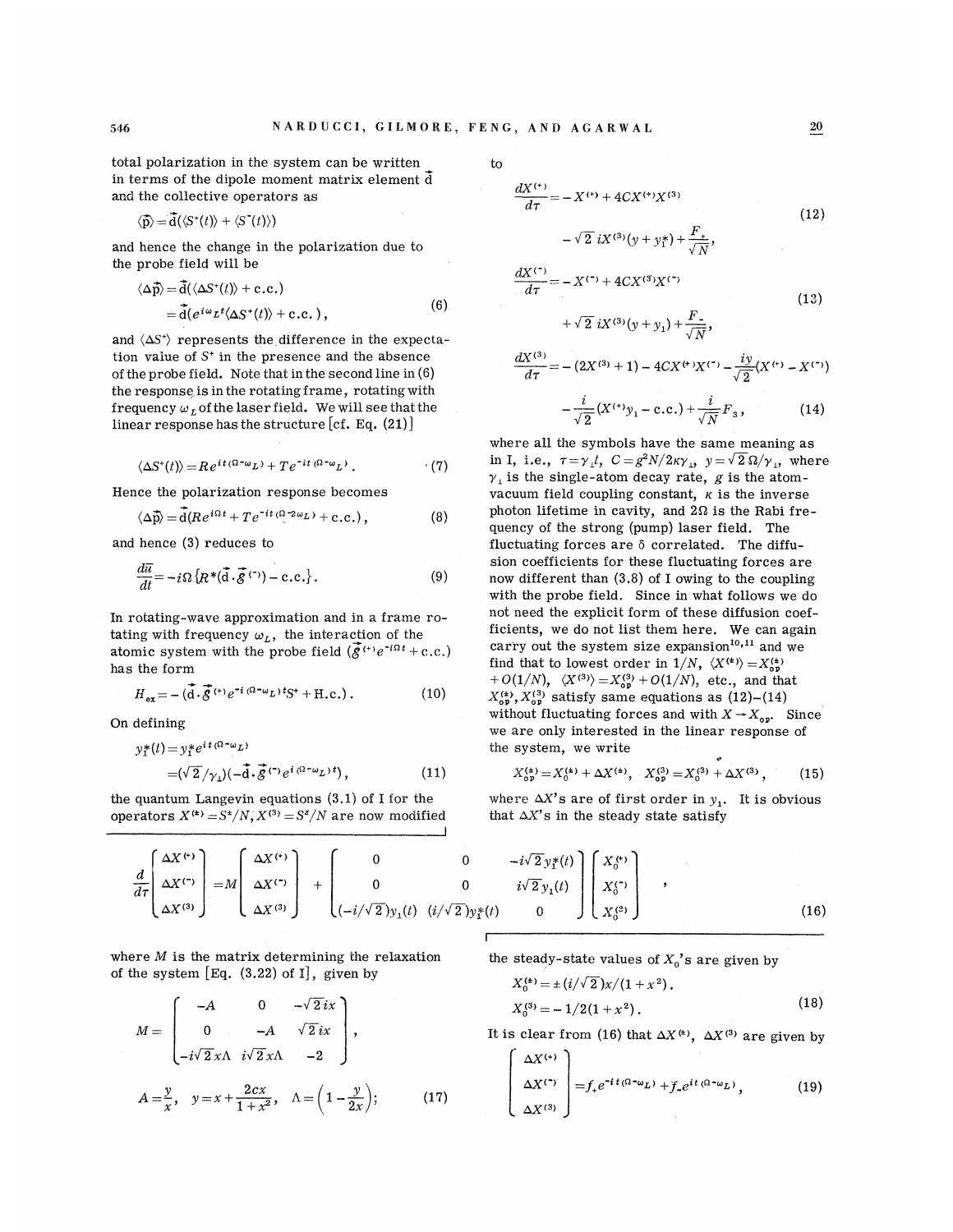where

$$
f_{+} = \frac{iy_{1}}{\sqrt{2}} \left[ -Z - M \right]^{-1} \left[ \begin{array}{c} 0 \\ 2X_{0}^{(3)} \\ -X_{0}^{(4)} \end{array} \right],
$$
  

$$
f_{-} = \frac{-iy_{1}^{*}}{\sqrt{2}} \left[ Z - M \right]^{-1} \left[ \begin{array}{c} 2X_{0}^{(3)} \\ 0 \\ -X_{0}^{(4)} \end{array} \right],
$$
 (20)  

$$
Z - \frac{i(\Omega - \omega_{L})}{2}
$$

and hence

 $\gamma_{\perp}$ 

$$
\langle \Delta S^* \rangle = N \Delta X^{(+)}
$$
  
\n
$$
= \frac{iN}{\sqrt{2}} \sum_{j} \left[ y_1(-Z - M)_{ij}^{-1} \begin{bmatrix} 0 \\ 2X_0^{(3)} \\ -X_0^{(4)} \end{bmatrix} e^{-it (0 - \omega_L)}
$$
  
\n
$$
-y_1^* (Z - M)_{ij}^{-1} \begin{bmatrix} 2X_0^{(3)} \\ 0 \\ -X_0^{(4)} \end{bmatrix} e^{it (0 - \omega_L)} \right].
$$
 (21)

$$
\alpha(Z) = \frac{(Z+2)(Z+y/x)+x^2\{2-Z-2y/x\}}{(1+x^2)(Z+y/x)[(Z+2)(Z+y/x)+4x^2(1-y/2x)]}
$$

It is clear that if  $S(\omega)$  is positive (negative) then the system absorbs (emits) energy from (into) the probe field. We examine numerically the behavior of 8 for different values of the laser field strengths y. We observe that in the limit of low concentration  $C \rightarrow 0$ , our result for the absorption spectrum goes over to the well-known spectrum<sup>1-1</sup>

$$
\alpha \to \frac{(Z+2)(Z+1)-y^2Z}{(1+y^2)(Z+1)[(Z+2)(Z+1)+2y^2]}.
$$
\n(27)

The absorption spectrum is related to the correlation function of the atomic system  $\langle S^*(t), S^*(0) \rangle$ in the steady state. In fact the fluctuation-dissipation theorem or the linear-response theory shows that (cf. Ref. 1)

$$
\alpha(Z) = \frac{1}{N} \int_0^\infty d\tau \, e^{-Z\tau} \langle [S^-(0), S^+(\tau)] \rangle \,, \tag{28}
$$

where the steady-state correlation is to be calculated in the absence of the probe field. Using the system size expansion of Befs. 10 and 11, and following the procedure of I, we calculated both the correlation functions appearing in (28) and we checked that result (26) is obtained.

Typical absorption spectra are shown Figs. 1

On comparison with (7) we get

$$
R = \left(+\frac{iN}{\sqrt{2}}\right)\left(\frac{\sqrt{2}}{\gamma_{\perp}}\right) \left(\vec{d}\cdot\vec{g}^{(\tau)}\right)
$$

$$
\times \sum_{j} \left(Z - M\right)^{-1}_{ij} \begin{bmatrix} 2X_0^{(3)} \\ 0 \\ -X_0^{(\tau)} \end{bmatrix}_{j}
$$
(22)

and hence on using the steady-state values of  $X_0^{(*)}$ ,  $X_0^{(3)}$  we get

$$
\frac{d\overline{u}}{dt} = \frac{|\vec{d} \cdot \vec{g}^{(\tau)}|^2 N\Omega}{\gamma_{\perp} (1 + x^2)} \operatorname{Re}\left( (Z - M)_{11}^{-1} - \frac{ix}{\sqrt{2}} (Z - M)_{13}^{-1} \right) (23)
$$

$$
= |\vec{d} \cdot \vec{g}^{(\tau)}|^2 \frac{N\Omega}{\gamma_{\perp}} S(\omega), \qquad (24)
$$

where

$$
S(\omega) = \text{Re}\,\alpha(Z), \quad Z = i(\Omega - \omega_L)/\gamma_{\perp}, \tag{25}
$$

and where on simplification  $\alpha$  is found to be

 $(26)$ 

and 2 and 3 and 4 along cooperative and singleatom branches, respectively. The parameter C is chosen so that the system exhibits bistability. From these figures the hysteresis characteristics of the absorption spectra are quite obvious. As expected, the main differences between the lowdensity limit and the present prediction is along the cooperative branch.

The absorption spectrum could be expressed in terms of the eigenvalues  $\lambda_1, \lambda_2, \lambda_3$ ,

$$
\lambda_1 = -\frac{y}{x}, \quad \lambda_2 = -\frac{(2+A)}{2} \pm \frac{1}{2}
$$
  
 
$$
\times \left( (2+A)^2 - 8(1+x^2) \frac{dy}{dx} \right)^{1/2}, \quad (29)
$$

of the matrix  $M$ . When this is done Eq. (26) then reduces to

$$
\alpha = \frac{1}{1+x^2} \left[ \frac{1}{2(Z+y/x)} - \frac{x^2}{(\lambda_2 - \lambda_3)} \times \left( \frac{2+\lambda_2}{(\lambda_2+y/x)(Z-\lambda_2)} - \frac{(2+\lambda_3)}{(\lambda_3+y/x)(Z-\lambda_3)} \right) \right].
$$
\n(30)

**20**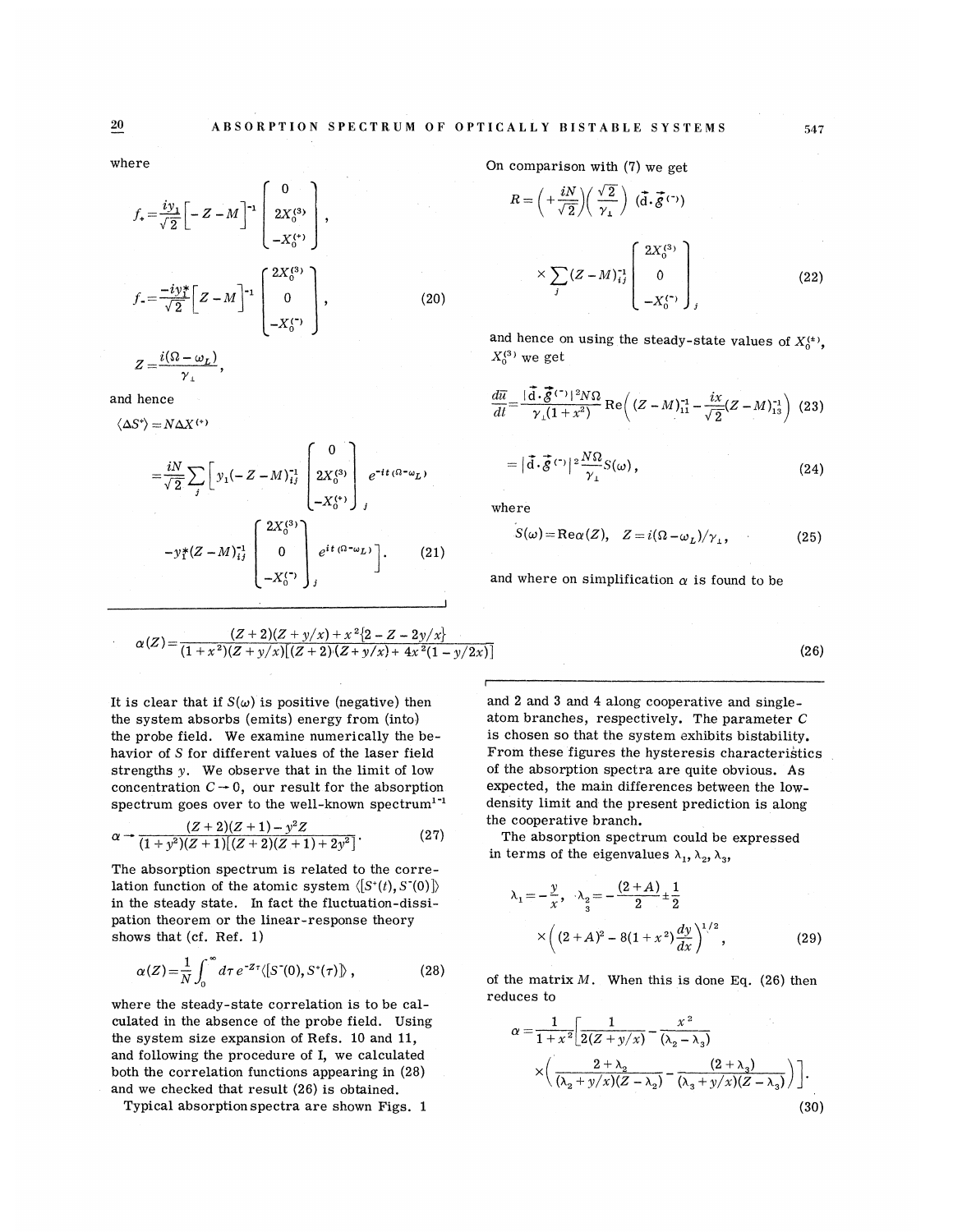

FIG. 1. Absorption spectrum on the cooperative branch for  $c=10$  and for (a)  $y=3$ , (b)  $y=9$ , (c)  $y=10.6$ , (d)  $y$  $= 11.0.$ 

genvalue  $\lambda_2$  becomes soft near the upper<br>lity threshold  $y_{\text{max}}$ , and  $y \gg x$  in the neir borhood of  $y_{\text{max}}$  and hence we get approximately

$$
\alpha \approx \frac{1}{2(Z + y/x)} - \frac{2x^2}{1 + x^2} \left(\frac{x^2}{y^2}\right) \frac{1}{Z}.
$$
 (31)

On the cooperative branch the absorption spectrum is quite broad for weak pump fields. This follows from (30) since for weak fields we have  $x \ll 1$  and one of the eigenvalues then is approximately equal to  $-(1+2C)$ ; hence the spectrum is very broad. For increasing values of y,  $dy/dx$  decreases and hence the width decreases. As the system is driven near the upper bistability threshold, the orption spectrum has a contributio  $(31)$  which shows an inverted spike whose weight is rather small since  $y \gg x$ .

Beyond the upper bistable threshold Figs. 3 and 4 the absorption spectra become asymptotically identical to those discussed by Mollow<sup>1</sup> for very







FIG. 3. Absorption spectrum on the single-atom branch for  $c = 10$  for (a)  $y = 8.736$ , (b)  $y = 8$ .  $= 8.944.$ 

large driving fields. This follows from (26) since for very large driving fields on the single-atom branch  $y \sim x$  and hence (26) and (27) become identical. On decreasing the pump field towards the lower bistability point, a large gain peak develops



FIG. 4. Same as in Fig. 3 but for (a)  $y=9.5$ , (b) y  $= 10.6$ , (c)  $y = 12$ .